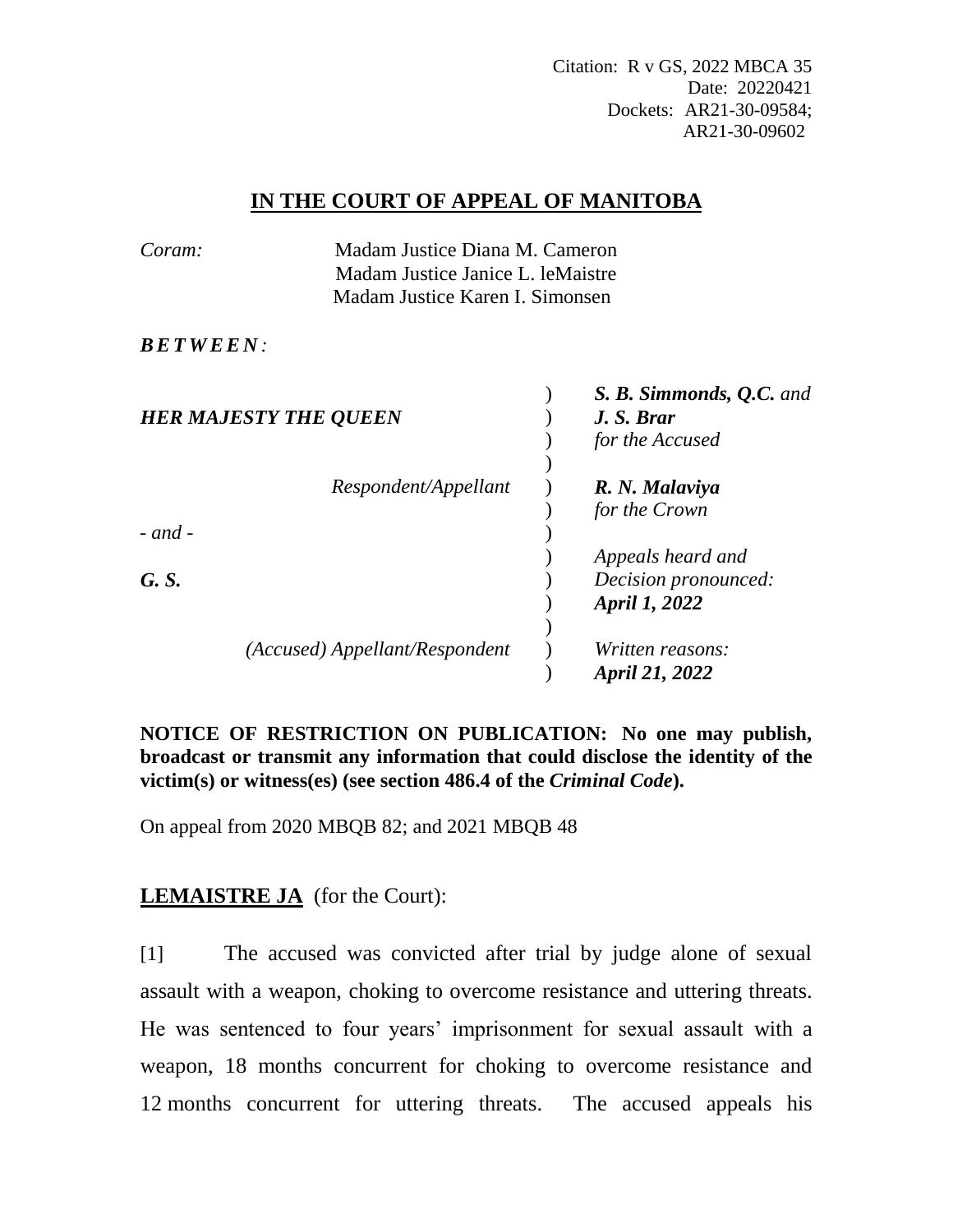#### Page: 2

convictions and seeks to admit further evidence on his appeal. The Crown seeks leave to appeal and, if granted, appeals the sentence.

[2] After the hearing of the appeals, we dismissed the conviction appeal and granted leave to appeal the sentence, but dismissed the sentence appeal with reasons to follow. These are those reasons.

[3] At the trial, the victim testified that her husband, the accused, held a knife to her neck, threatened to kill her, choked her and sexually assaulted her. She said that, because she was afraid of the accused, she had been recording their interactions on her iPhone using an audio recording application. The Crown tendered the audio recording of the attack (the recording). The accused testified and, while he admitted that his voice could be heard during part of the recording immediately prior to the attack, he said that the voice which could be heard during the attack was not his. He also said that this other voice was not speaking Iraqi Arabic, which is the dialect that he and the victim had been speaking. He asserted that the recording had been altered. He did not dispute that the recording confirmed the victim's allegation that she was attacked.

[4] The trial judge rejected the accused's evidence for reasons other than the recording and, relying on the victim's evidence and the recording, found the accused guilty of the offences.

# The Accused's Conviction Appeal

[5] The accused raises two issues on the appeal: (1) whether the trial judge erred by relying on the recording, and (2) whether he incorrectly applied the rule in *Browne v Dunn* (1893), [1894] 6 R 67 (HL (Eng)), by ordering the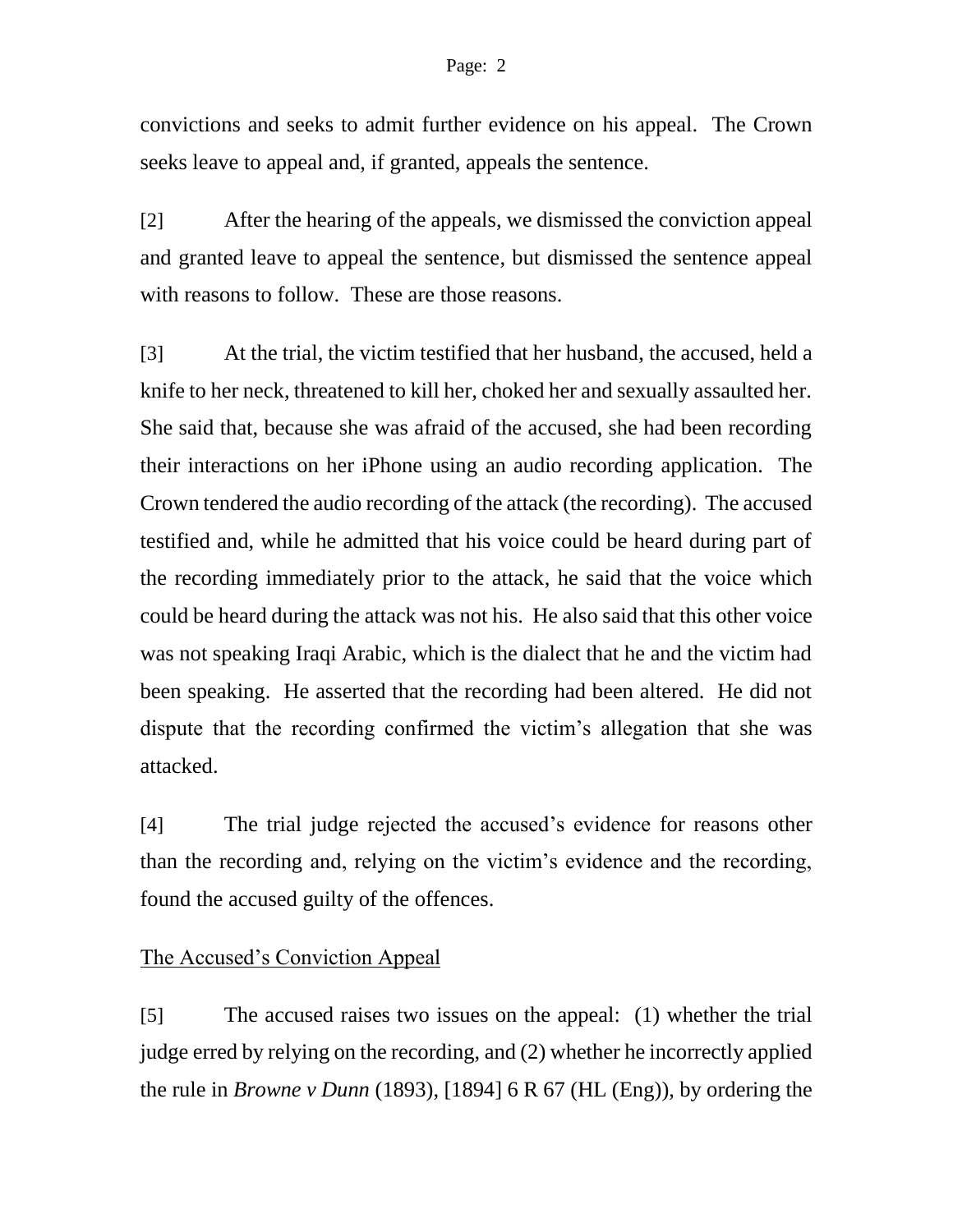victim to be recalled. The accused maintains his position that the recording was altered and says that the trial judge's application of *R v W(D)*, [1991] 1 SCR 742, and weighing of the evidence, was affected by his reliance on the recording, resulting in a miscarriage of justice.

[6] In support of his first ground of appeal, the accused seeks to tender as further evidence the opinion of an expert, Michael Plaxton (Plaxton), that the recording was not continuous and that it was deliberately manipulated. In reaching his conclusion that the recording was altered, Plaxton makes a number of observations and states the following opinions:

. . .

- 1. That the . . . recording in question is not a continuous, uninterrupted recording having been paused, most likely by an alarm at approximately 6:00AM 13 Feb 2018. This does not necessarily negate the presence of other alterations to the recording;
- 2. Given the results of the tests conducted, the only explanation for the 64 minutes differential between the encoded and tagged dates is a deliberate manipulation of the audio file in question.

[7] The encoded date/time is the point at which the recording was ended and the audio recording application began saving the file. The tagged date/time is the point at which the saving process was complete.

[8] The Crown does not dispute that the recording was not continuous. Relying on the trial transcript, evidence provided by its own expert and its cross-examination of Plaxton, the Crown asserts that the victim started the recording on the night before the attack when she went to bed; that the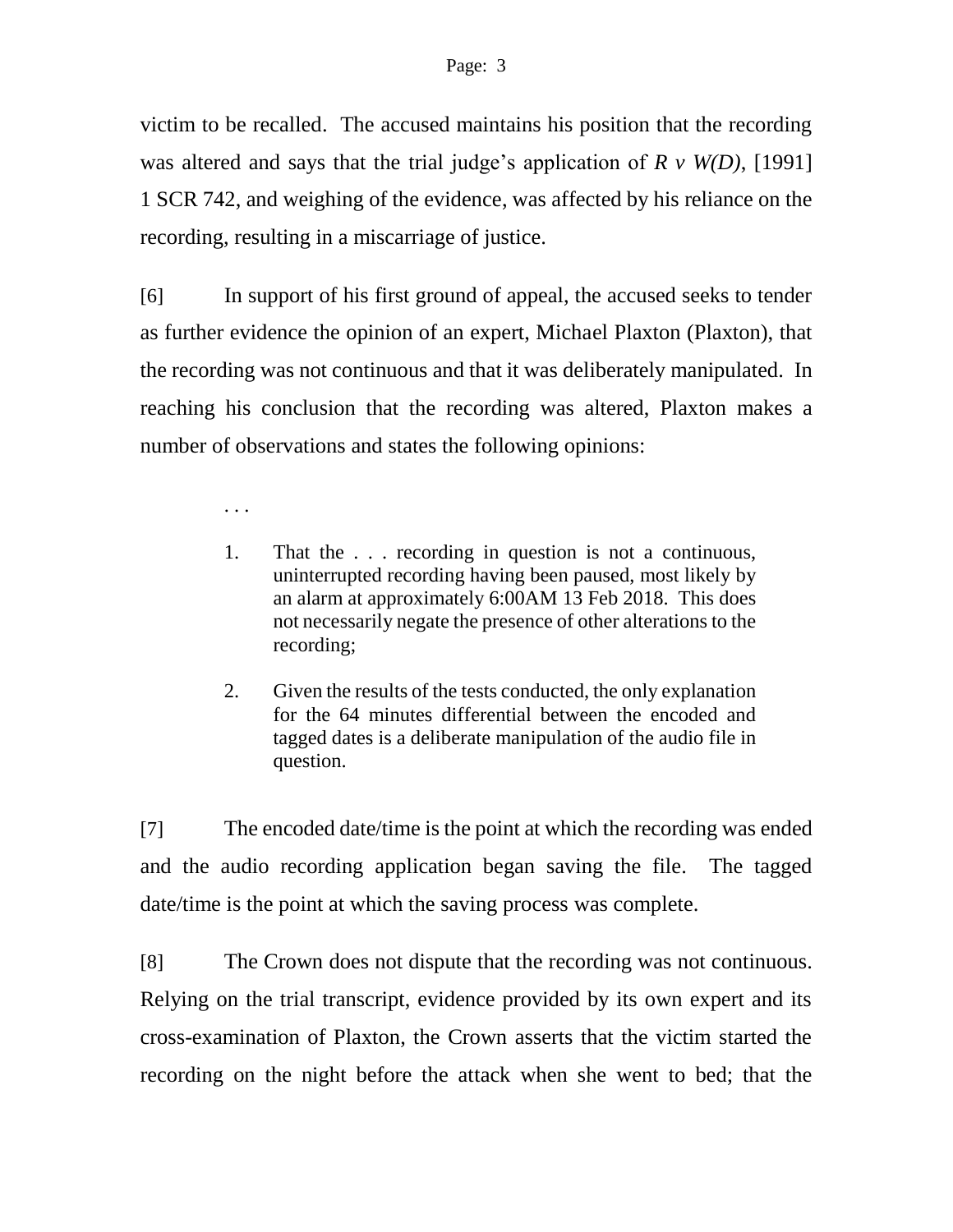recording was automatically paused the next morning when her alarm went off; and that the victim resumed the recording when the accused arrived home just prior to the attack.

[9] The Crown argues that Plaxton's opinion—that following the pause in the recording it could not be restarted simply by touching the red button (as the victim testified)—was based on testing he performed using an entirely different operating system than the one being used by the victim's iPhone at the time of the attack, and that his opinion is clearly contradicted by its expert. In the Crown's view, Plaxton's opinion is not reliable or credible and could not reasonably be expected to have affected the result at trial. The Crown points out that Plaxton's report contains errors and his opinions were based on incomplete testing and "constantly changed".

[10] We are not persuaded that it is in the interests of justice to admit the further evidence (see *Palmer v The Queen*, [1980] 1 SCR 759).

[11] First, we have serious concerns about whether the due diligence criterion is met in this case. In his affidavit, the accused says that his lawyer raised with him the need to obtain expert evidence prior to the preliminary hearing and, again, prior to the trial, but that he could not afford to do so. He contends that, as a result of the trial judge's decision, he now understands the importance of expert evidence to his case. He has provided no evidence to support his assertion that he could not afford an expert or any explanation as to how his financial circumstances changed after his convictions so that he could retain his proposed expert.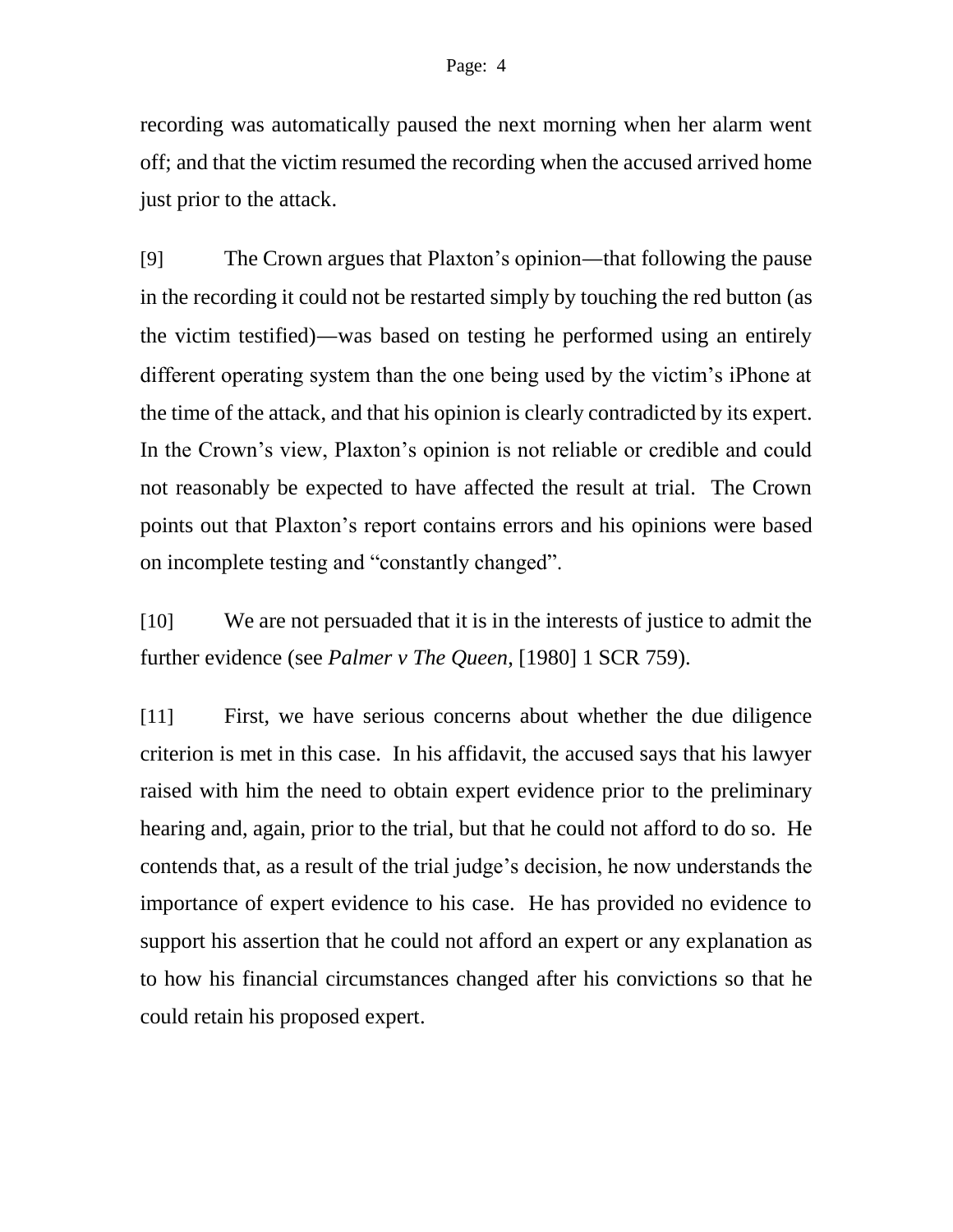[12] Moreover, in our view, the other three *Palmer* criteria are not sufficiently strong in this case to overcome the accused's failure to satisfy the due diligence requirement (see *R v McAnespie*, [1993] 4 SCR 501). We agree with the Crown's submission, including its assertion that Plaxton resiled from some of his observations during cross-examination. We are also of the view that some of his observations were only marginally relevant and others were subjective and would have been apparent to the trial judge who listened to the recording at the trial.

[13] During cross-examination, Plaxton also resiled from his opinion that the only explanation for the 64-minute differential between the encoded date/time and the tagged date/time was deliberate manipulation of the recording. In addition, he admitted that he had no way of knowing what the victim was doing with her iPhone which might have increased the differential, and that this was outside of his area of expertise.

[14] In our view, the further evidence is not compelling or cogent, does not diminish the strength of the victim's testimony and could not reasonably be expected to have affected the result.

[15] Despite the accused's testimony that the voice on the recording during the attack was not his and spoke a different Arabic dialect, he has provided no expert evidence of voice identification or Arabic dialects.

[16] This is one of those cases where "finality concerns with respect to the trial process and concerns that justice should be done" must result in the motion for further evidence being dismissed (*R v Henderson (WE)*, 2012 MBCA 93 at para 28). Without the further evidence, the accused's first ground of appeal fails.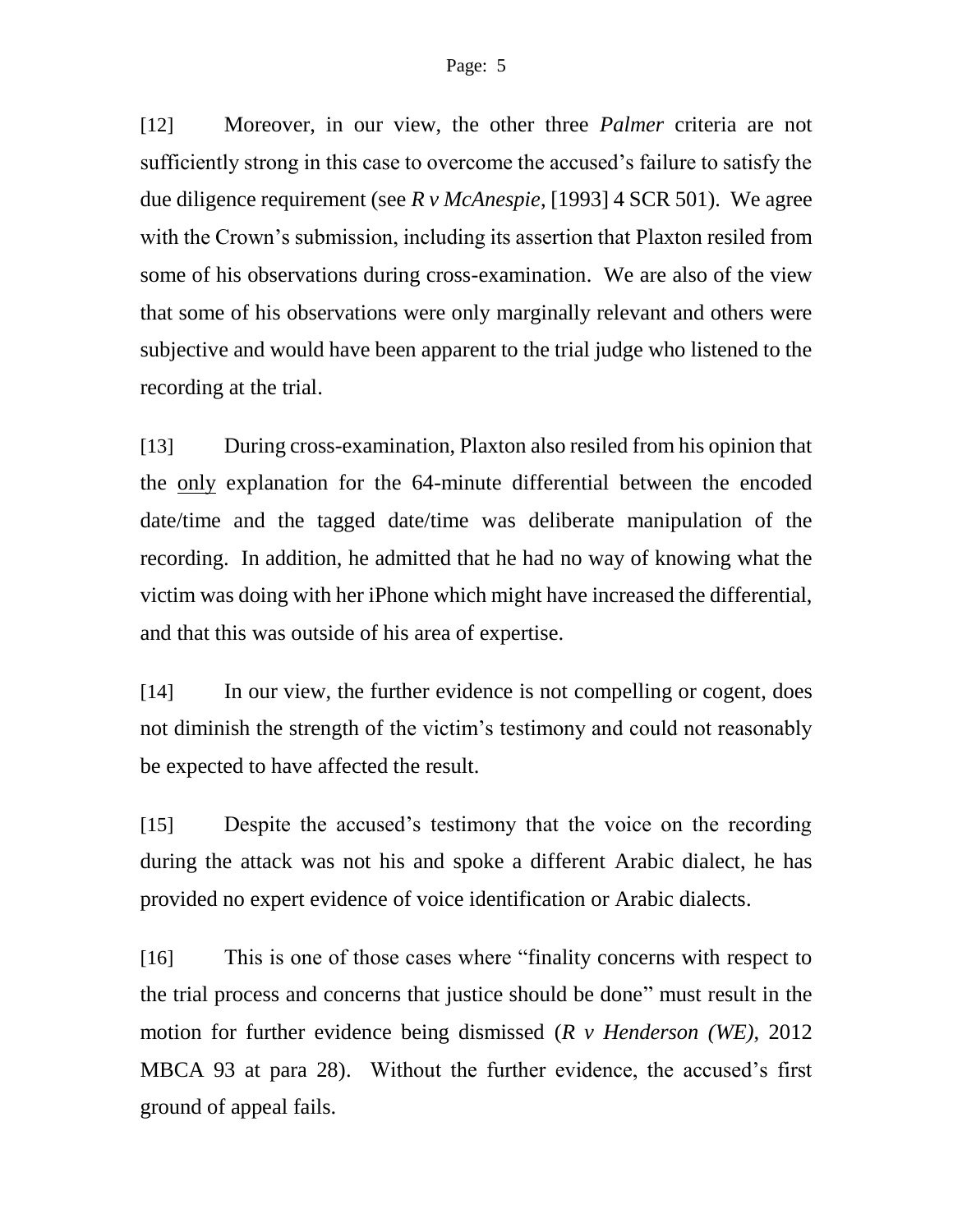[17] Regarding the trial judge's application of the rule in *Browne v Dunn*, we are satisfied that he exercised his discretion appropriately when he ordered the victim be recalled. Despite the victim being asked general questions about whether she had edited the recording (which she denied), the accused's counsel (not the same counsel as on the appeals) did not put to her the accused's evidence that, at a certain point in the recording, the voice was no longer his and was speaking a different Arabic dialect. Furthermore, the accused's counsel did not object to the victim being recalled. At the hearing of the appeals, the accused conceded that, if the further evidence was not admitted, he would not pursue this second ground of appeal.

### The Crown's Sentence Appeal

[18] When imposing the sentence, the trial judge relied on *R v GGS*, 2016 MBCA 109, and concluded that the three-year starting point for sexual assault in *R v Sandercock*, 1985 ABCA 218 applied in this case. However, he acknowledged the Supreme Court of Canada's comments in *R v Friesen*, 2020 SCC 9 at para 118 quoting *R v Goldfinch*, 2019 SCC 38 that, "[a]s time passes, our understanding of the profound impact sexual violence can have on a victim's physical and mental health only deepens" (at para 37).

[19] In his reasons for sentence (see 2021 MBQB 48), the trial judge weighed the aggravating and mitigating factors, including section 718.2(a)(ii) of the *Criminal Code* (the *Code*), which deems the abuse of spouses to be aggravating, and drew the following conclusion regarding the appropriate sentence for the sexual assault with a weapon (at para 28):

> In this case, but for the steps that the [accused] has taken to mitigate his conduct, the use of a weapon and the choking of the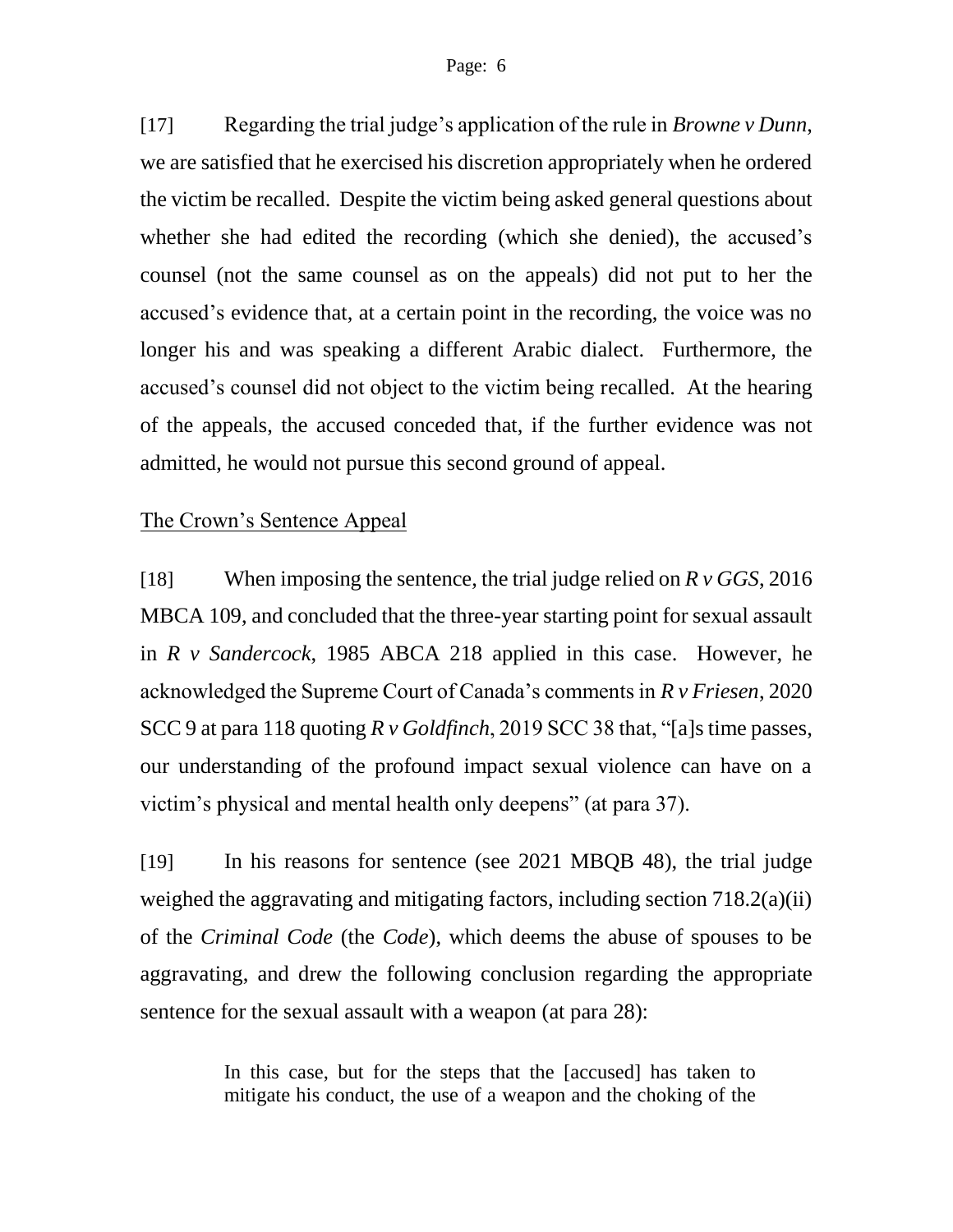[victim] in order to enable himself to commit the sexual assault, would in my opinion, attract a period of five or more years' incarceration. In view of the mitigating factors raised by counsel and the low risk of the [accused] to reoffend in any similar manner satisfies me that four years' imprisonment is fit and proper and I so order.

[20] The trial judge imposed concurrent sentences of 18 months for choking to overcome resistance and 12 months for uttering threats.

[21] The Crown argues that the trial judge erred in his assessment of the gravity of the offences and his approach to sentencing for multiple offences, and that the sentence was demonstrably unfit. Relying on *Friesen*, it asserts that the three-year starting point in *Sandercock* is dated, and that sentences involving sexual assault where the victim is an adult should be increased to give effect to legislative amendments and society's increased understanding of the harm caused by sexual violence. The legislative amendments referred to by the Crown are found in sections  $718.04$ ,  $718.2(a)(ii)$  and  $718.2(a)(iii.1)$ of the *Code*.

[22] These issues were thoroughly canvassed by this Court in the recent decision of *R v Bunn*, 2022 MBCA 34. In *Bunn*, this Court did not provide quantitative guidance regarding a starting point or range, but did give "nonquantitative guidance regarding the nature of harm caused by sexual assault to adult victims and the intent of the legislative changes", and concluded that sentencing judges must feel free to "impose sentences that reflect society's and the courts' deepened understanding of the harm caused" in light of relevant legislative amendments "by increasing sentences where appropriate" (at para 122).